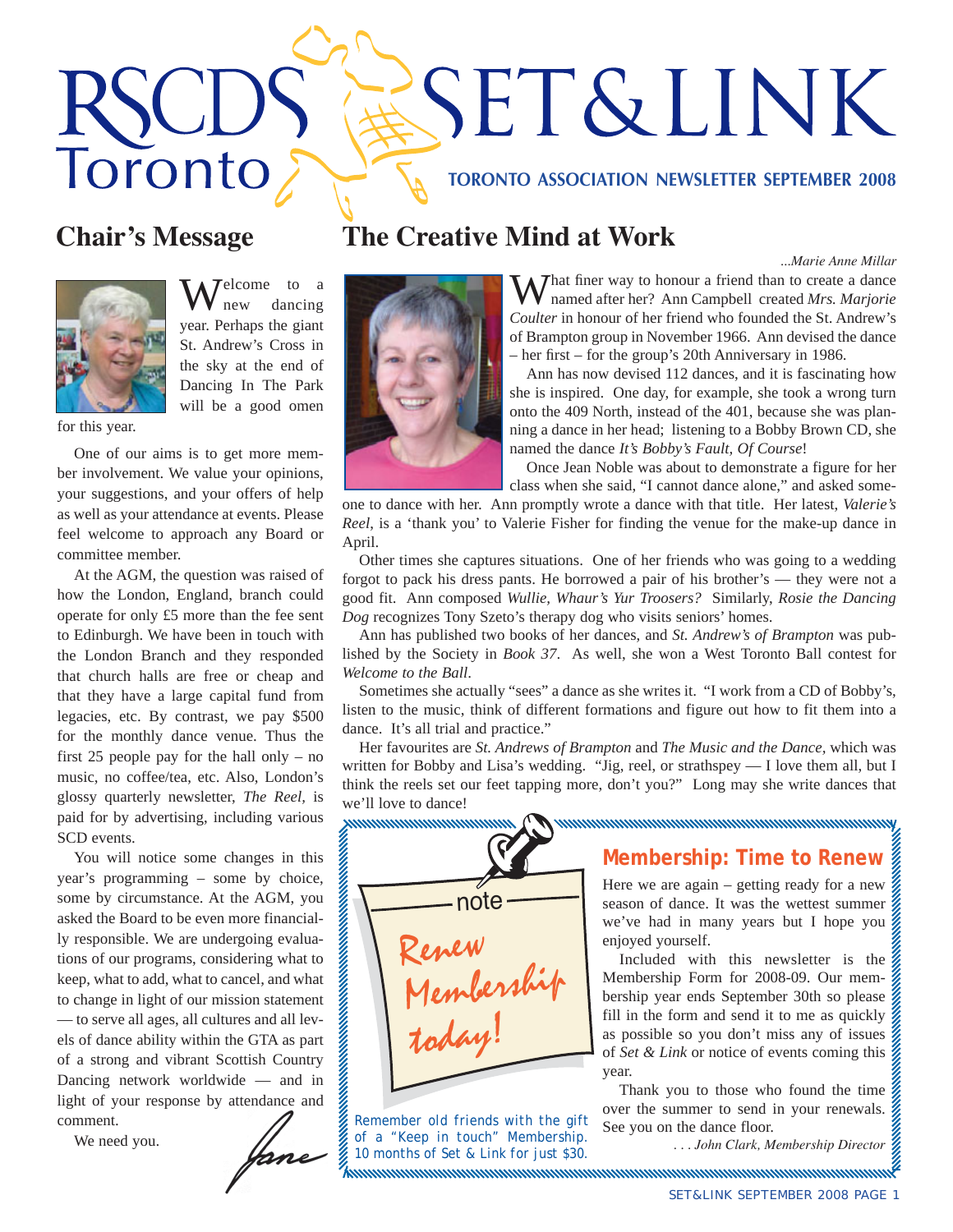# September Monthly Dance **Special Events**

| Date:                                                                 | Saturday, September 27, 2008        |          |                                              |  |
|-----------------------------------------------------------------------|-------------------------------------|----------|----------------------------------------------|--|
| Time:                                                                 | 8:00 - 10:30 p.m.                   |          |                                              |  |
| Place:                                                                | <b>Toronto French School</b>        |          |                                              |  |
|                                                                       |                                     |          | 318 Lawrence Ave., E ( Bayview and Lawrence) |  |
| Music:                                                                | Don Bartlett                        |          |                                              |  |
| Hosts:                                                                | • Trinity • Bloorlea • Fallingbrook |          |                                              |  |
| The $Isle*$                                                           |                                     |          | Graded/15                                    |  |
|                                                                       |                                     | $8x32$ J |                                              |  |
| Bedrule                                                               |                                     | 8x32 S   | Bk. 33/7                                     |  |
| Salute to Miss Milligan                                               |                                     | 8x32 R   | Drewry Canadian Book                         |  |
| The Express*                                                          |                                     | 8x40 J   | Bk. 20/11                                    |  |
| Neidpath Castle                                                       |                                     | 3x32S    | Bk. 22/9                                     |  |
| Duke of Perth                                                         |                                     | 8x32 R   | Bk. 1/8                                      |  |
| Interval                                                              |                                     |          |                                              |  |
| The Wild Geese                                                        |                                     | $8x32$ J | Bk. 24/3                                     |  |
| Bridge of Nairn $t$                                                   |                                     | 8x32S    | Bk. 13/11                                    |  |
| Harcourt Cross Roads                                                  |                                     | 8x32 R   | Golden Ghillies                              |  |
| Well Done Jack <sup>+</sup>                                           |                                     | $8x32$   | Bk. 29/3                                     |  |
| Sean Truibhas Willichan                                               |                                     | 6x32S    | Bk. 27/9                                     |  |
| Davy Nick Nack                                                        |                                     | $8x32$ H | Campbell Glasgow Assembly                    |  |
| Extra                                                                 |                                     |          |                                              |  |
| Kendall's Hornpipe                                                    |                                     | $6x32$   | Graded/22                                    |  |
| <sup>†</sup> Dances that will be briefed only<br>* Tartan Ball Dances |                                     |          |                                              |  |

#### **Monthly Dance Changes**

There are some changes in the Monthly Dance line-up this year — for various reasons, such as problems with getting a venue or problems with booking musicians.

There is no dance in October – instead we're having a Monthly Dance near the end of September. The December Monthly Dance (Family Christmas Night) is on the *first* Saturday of December, and let's hope the weather will be a little kinder to us than it was last year. In April there is no Monthly Dance. This is because Easter falls on the second Saturday and there was a problem getting musicians on the first Saturday. We therefore decided for this year to cancel the April Monthly Dance but to extend the A.G.M. so that we'll have time to cover the complete program.

In January, we are trying something different. Each year we have a "family night" and a "beginners' night" and this year we are adding a "challenge night".

The January monthly dance is often not well attended so we decided to make this the "challenge night" to entice experienced dancers to come out and enjoy a dancing challenge. By "challenge" we mean that the dances will be briefed only – not walked. Some of the dances are well known but some will need preparation. The social group teachers will have a list of all the dances, and they will be posted on the website as well, so that we can prepare for the challenge.

Come out and enjoy all the Monthly Dances this year, even if there are no stickers any more!

*. . . Ann Campbell, Program Director*

# **What being a Teacher Candidate is all about. Why not give it a try?**

#### **September 21 @ 2:00 p.m. Broadlands Community centre**

Have you ever stood in class listening to the teacher and wondering what it would be like to be up there, instead of down here? Or have you ever had the heretical thought "I could do a better job of this!"? Why not come and find out what becoming a teacher is like? Jean Noble will be conducting a "what being a Teacher Candidate is all about" session. No strings attached. Come on out and see what it's like to walk a mile (or dance a few steps) in a teacher's ghillies.

### **Bring-a-friend-to-dance Ceilidh**

#### **Friday, October 24 @ 7:30 p.m.**

Scottish Country dancing is great fun but it's not something to pick up on the fly. However, "ceilidh dancing" is something anyone can do and have fun at. Since ceilidh dances are really just simple Scottish Country dances, your "Outreach Committee" thinks ceilidh's a good way to introduce our favourite pasttime to the uninitiated.

Do you have friends who don't dance but would like to try ceilidh dancing? If so, bring them to St. Leonard's Church, 25 Wanless Avenue (Yonge & Lawrence). Tickets are \$8, at the door.

As a follow-up, a series of four Friday night ceilidh classes will be offered in November as part of our outreach program.

Questions? Contact Deirdre MacCuish Bark 905-822-1707, or Carole Bell 416-221-1201.

#### **Toronto Workshop**

#### **Saturday, November 8, 2008 Toronto French School 318 Lawrence Ave. E.**

The day will consist of 3 sessions and a group class, in addition to the evening (Nov. Monthly) Dance. There will be vendors to entice you, a wonderful lunch and most of all, dancing with your RSCDS friends. Teachers are:

• Fiona Grant – Bristol, England (left, below)

- Claire Collier Lewiston, New York (middle)
- Fiona Philip Mississauga, Ontario (right)

Musicians: Bobby, Laird Brown and Don Bartlett. A registration form is enclosed with this newsletter.

Thanks!

*We thank BMO for its donation in support of Dancing in the Park and The Finlay Dancers for their contribution to support youth.*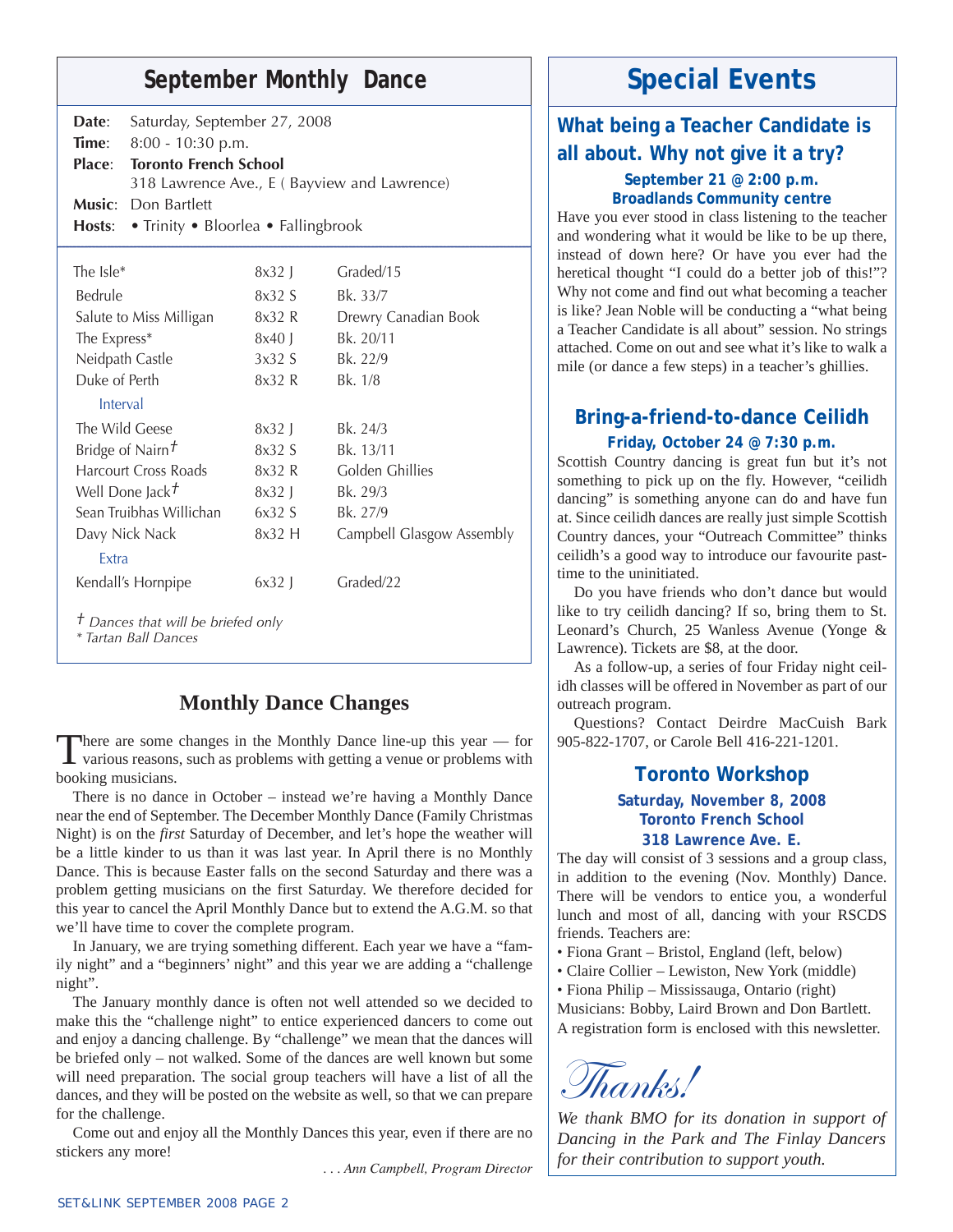# Toronto Workshop ~ Nov 8 Toronto Scottish Country Dance Assoc.





# **Fiona Grant ~ Bristol, England**

Fiona likes to dance, especially to Scottish music. Many years ago while a student she joined Edinburgh University New Scotland Country Dance Society and got so hooked on Scottish Country Dancing that she danced her way to the University Award in Physical Education; and then took the RSCDS certificates while a trainee teacher at Moray House as a way to escape shivering on the sports field on winter Wednesday afternoons.

Since moving to Bristol, she has dipped her toes into Scottish step dance, Salsa, Flamenco, Arabic, Ballroom, Le-roc, Tango Argentino and Irish sets, but has never escaped from the lure of Scottish Country Dance.

As a member of the RSCDS in Bristol she has been treasurer and edited the branch newsletter, and now teaches a weekly class for Westbury Scottish Club, a local affiliated group. She has served on the RSCDS Finance and General Purposes Committee and has taught at the RSCDS summer school in St Andrews.

She is an enthusiastic itinerant dancer and publicist for the RSCDS, and is happy to travel miles to hear a fine band play and join in the dance. She especially likes to encourage others to dance, and has taught dancing in Scotland, England, Wales, the Channel Islands, France, Luxembourg, Russia, Canada and USA.

# **Claire Collier ~ Lewiston, New York**

Claire was introduced to Scottish Country Dancing while in graduate school at the University of Wisconsin, Madison, and quickly became addicted to it. When searching for her first job out of university, whether or not there was a Scottish Country Dance group in the area became the deciding factor on which job to accept.

While living in downstate New York, Claire danced with the Scottish Country Dance Group of Westchester, the New Jersey class of the New York Branch, and was a member of the performing team Loch Leven Dancers. Since moving to Lewiston, New York, she has been a member of the Hamilton (Ontario) Branch.

She received her RSCDS preliminary (1994) and teaching (1996) certification through the TAC Candidate Courses (under the tutelage of John Middleton and June Shore).

As a teacher with the Hamilton Branch, Claire has taught the basic and intermediate classes and has been a guest teacher for the advanced class. Claire has also taught workshops in Oakville, Windsor, Kitchener/ Waterloo, Hamilton, and the West End Workshop. She is an active member of the Teachers' Association (Canada), having served as Treasurer and Corresponding Secretary.

To support her Scottish Country Dance habit, Claire works in the fundraising office at Buffalo State College.



# **Fiona Philip ~ Mississauga, Ontario**

Fiona was born into a family of dancers, and her fate was sealed when at age three, her mom (Jean Noble) brought her along to her children's class and she wouldn't sit still! Fiona learned how to dance under the tutelage of some of Toronto's foremost teachers – Betty Thompson and then Georgina Finlay, and she danced for years on Georgina Finlay's demonstration team.

In 1995, Fiona received a scholarship to attend St. Andrew's Summer School where she attained her preliminary certificate and in 1997, her full certificate alongside her (now) husband Colin. Fiona has taught classes for both children and adults in Toronto since 1995, along with workshops in Cobourg, Florida, London, Belleville and Mississauga.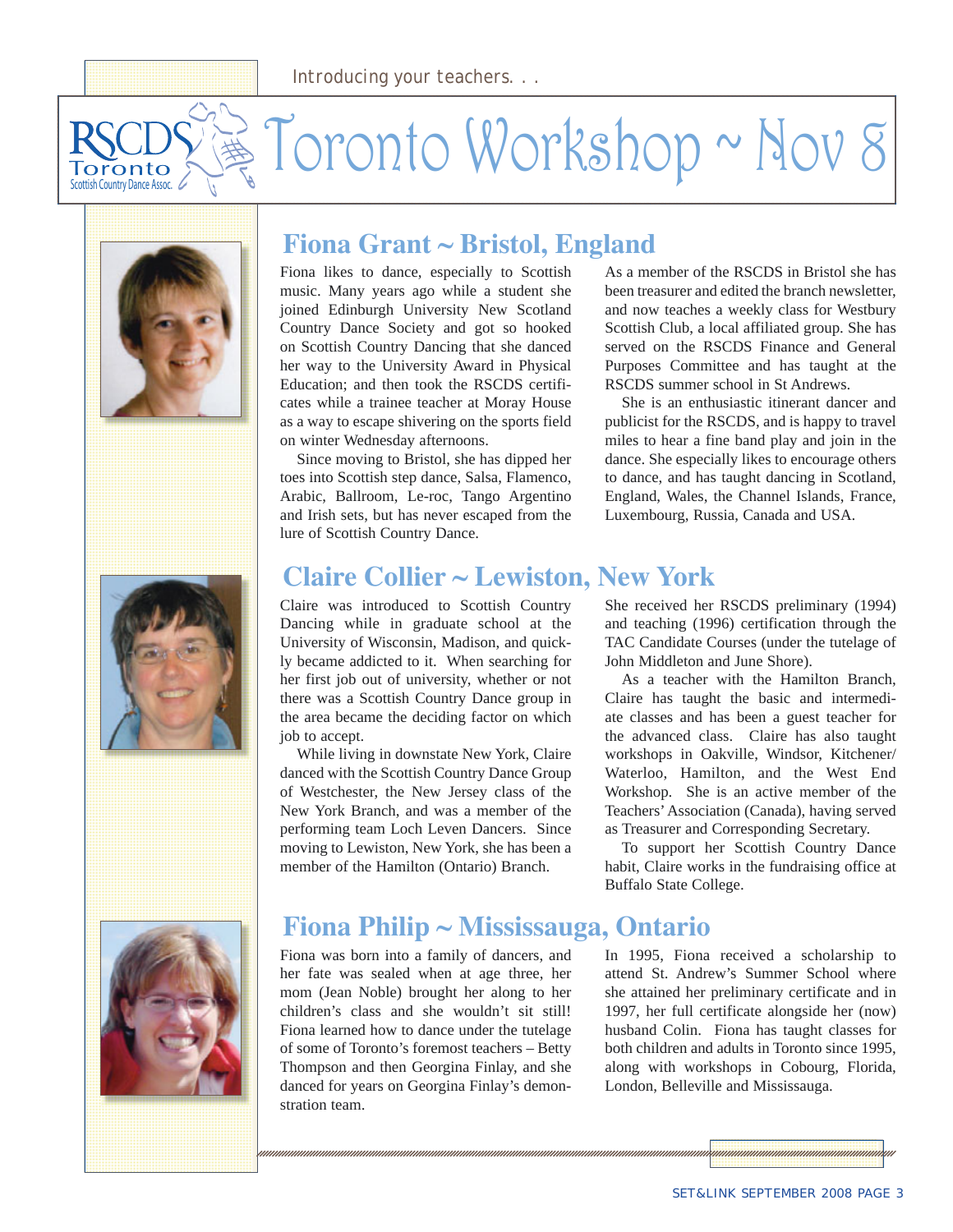# **Convenors**

#### **Alice Chase: Association Classes**



The first ceilidh I attended was<br>
at a church function, about 5 years ago. John and I thoroughly enjoyed the fun and dancing - but it was watching a demo team that completely blew me away. I had never experienced Scottish country dancing before – four couples

dancing so elegantly to some very beautiful and lively music. I immediately felt this was something I wanted to do.

Unfortunately, John was rather reluctant to take it up. After much persuasion, we tried a Level 1 Branch Class taught by Colin Philip. And the rest is history. Since our first class, we have been enjoying workshops, social groups and summer schools – and have met many delightful people along the way.

One of the people who was always present at our branch class was Carole Bell – ready to give a hand (or a pair of feet) and encouragement where needed. When she asked if I would like to help out by being Branch Class Convenor I couldn't refuse her.

Along with the dancing, John and I share interest in cross-country skiing, canoeing and hiking.



*John Clark and his brother with the team representing Scotland.*

### **International Soccer:**

#### **"***Do they eat in Scotland?"*

This summer a children's soccer league for boys and girls, aged 4 -6, was organized in Mississauga, with teams representing different countries. The aim was not only to teach soccer, fair play, respect, sportsmanship but also some culture of their assigned country.

My brother and I were asked to come and talk to the "Scottish" team during week 5 and for my brother to play the pipes. The very multicultural team proudly displayed what they had learned so far about 'their' country and asked us questions about kilts, sporrans and bagpipes.

One child asked an amusing question: "Do they eat in Scotland?" What he meant was, "What do they eat in Scotland?" My brother mentioned haggis which seemed to catch in their minds so that during picture taking they all yelled "Haggis!" instead of cheese!

. *. . John Clark*

# **Fall Association Classes**

Check out the details for the next round of dancing classes. There is<br>
Something for every ability – beginner to advanced. Invite a friend and share the fun! Chances are, there's a location near you.

St. Leonard's Anglican Church

25 Wanless Ave. (2 minutes from Lawrence station)

LEVEL 1 - Basic level for inexperienced dancers: Mondays, starting September 22. Teacher: Wendy Loberg

Swansea Town Hall

95 Lavinia Ave. (7 minute walk from Runnymede station

LEVEL 1: Basic level for inexperienced dancers: Wednesdays, starting September 24. Teacher: Ian Paterson

LEVEL 3 – Advanced level for experienced dancers: Thursdays, starting September 25. Teacher: Barbara Taylor

Eastminster United Church

310 Danforth Ave. (2 minutes from the Chester station)

LEVEL 1: Basic level for inexperienced dancers: Thursdays, starting September 18. Live music by Bobby Brown! Teacher: Linda Ashe Argent

LEVEL 2 - for dancers wishing to improve knowledge of basic formations, continue step practice and expand dance experience: Thursdays, starting September 18. Teacher: Vicky Zeltins

All classes run for 10 weeks, from 7:30 - 9:30 p.m. Cost is \$80 (GST included). Cheques preferred, payable to RSCDS Toronto.

#### Sunday Classes

Intermediate and advanced dancers are invited to a series of special Sunday afternoon classes featuring different teachers and dances with a difference and perhaps a challenge as well.

Sundays, 2-4 p.m. at Broadlands Community Centre, 19 Castlegrove Boulevard, North York. Cost is \$8/class for members, \$10/class for nonmembers (pay at the door).

| September 21 | - Jean Noble - What being a Teacher Candidate is all about |
|--------------|------------------------------------------------------------|
| October 26   | - Nora Sutherland - Dances with a twist                    |
| November 2   | - Donalda McDonald - Drewry/Goldring dances                |
| November 16  | - Blair Gerrie - Jean Atwood dances                        |
| November 23  | - Moira Korus - Three couple dances                        |
| December 7   | - Paul Maloney - Derek Haynes dances                       |
| December 14  | - Carole Skinner - Carole's favourites                     |

*For information on all classes, contact Alice Chase at (416) 410-7078 to leave a message, or e-mail Alice at chase\_al@hotmail.com.*

### **Passport Prizes Draw: September 27**



*Sticker-mania now pays off.* Many far exceeded the  $\bigcup$  challenge to attend 50 dance events in our 50th year. The Toronto Association thanks you for your enthusiastic participation. The draw for prizes will be held at the Sept. 27 Monthly Dance. Sadly, the 1st prize tickets to Scotland via Zoom Airlines have evaporated. We apologize for this disappointment, however, other possibilities are being explored. We're

grateful to Cairngorm Scottish Imports, The Duke of York, and the Teachers' Association (Canada) for donating worthy and valuable prizes to be won. There will also be a prize draw for contributors of incomplete passports.

*. . . Teresa Lockhart*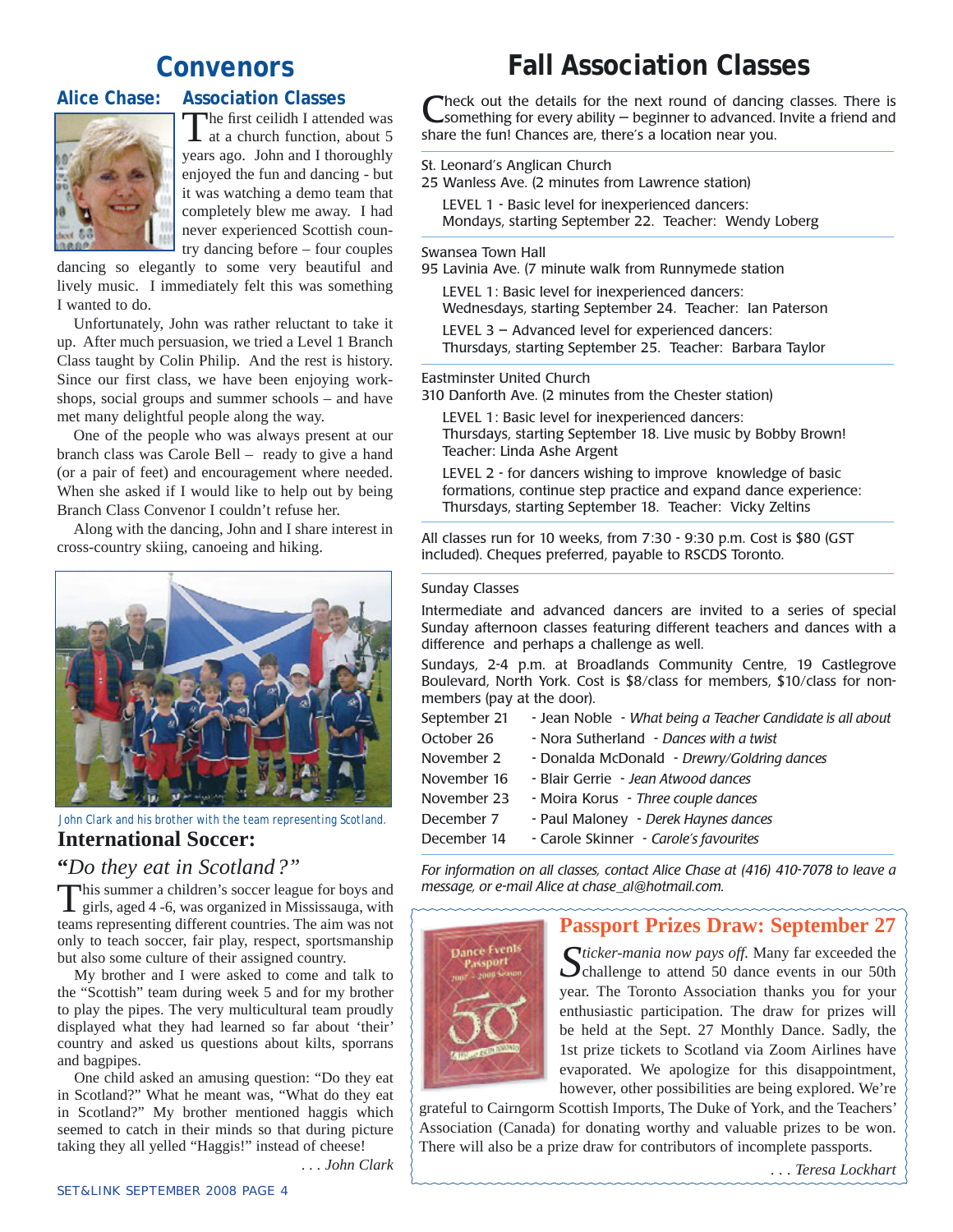

*The Duke of Perth*

#### **Letter to the Editor** *[Excerpted]*



 $\prod_{1957}$  when I saw 1957 when I saw a demo of Scottish<br>Country Dancing Dancing at Central YMCA, Toronto. I was quite enthralled, having

come to Canada in May, 1954. Jack Geddes was the leader and I asked him where I could learn this delightful activity. He advised me to come to "Riverdale," Bloor and Bathurst, in September, when class began.

I was soon practising with the Demonstration Team at Doug and Lil Campbell's house Sundays, in the company of Tom Cunningham, John Christie, and Sandy Bain, who became prominent teachers.

Then it was Highland Dancing with Toronto Scottish Regiment with such a good bunch of guys, Bob Blackie, Bob Waugh, Doug Stevens, and Wes Clendinning.

Finally, with legs getting too old for this vigour, the last twenty years it has been strict tempo ballroom dancing.

Still, good memories.Will we see their likes again?

 *All best regards . . . Willie Hynd*

#### **Demo Pool Practices**

Sunday 28th September and Sunday 19th October at Broadlands. 2:00 - 4:00 p.m. Any dancer interested, contact Deirdre MacCuish Bark 905-822-1707.

#### **What's In A Name?**

*D* uke of Perth, as we all know, is a popular SCD reel. It probably goes back aeons. Miss Milligan saw fit to ensure that it was included in the first book of dances produced in 1924 by her fledgling Scottish Country Dance Society. Music had long been in place to complement this old dance. Even a couple of alternative names existed for it – *Broun's Reel* and *Clean Pease Strae*.

But was there a real Duke, and if so, when did he come into the picture? It all seems to go back to Clan Drummond,



*Castle Drummond, built by John, first Lord Drummond, was restored in 1890. The original keep still stands and the castle is noted for its gardens based on a 17th century Scottish Renaissance garden.*

whose forebears of Hungarian heritage landed in Scotland in 1068, two years after Norman Conqueror Bill arrived at Hastings (and all that!). This family combination of Celt and Magyar quickly settled in as landowners. Within a mere 500 years or so, James, Lord Drummond, was created Earl of Perth in 1605. About 100 years later, the 4th Earl was entitled Duke by the exiled James Stuart, Pretender to the British throne. Although listed as a member of the Jacobite Peerage, this entitlement was never recognized in Britain, likely due to his involvement in the 1715 uprising. It would seem that *The Duke of Perth* reel is named in recognition of this man.

The 18th Earl of Perth, John Eric Drummond, is the current Chief of Clan Drummond, and continues to lay claim to the old Jacobite title as 15th Duke of Perth. His Grace resides at Stobhall, a former hunting lodge on the River Tay near Perth, with Castle Drummond, the real headquarters of the Clan, being about 20 miles distant

 *...Barry Pipes*



# *Ian Paterson reports on the Blue Jays event*

We are invited to return to the Rogers Centre in 2009!

Our special Scottish Heritage evening at the Rogers Centre was a tremendous suc-cess. At exactly 6:30 p.m. 108 Scottish Country Dancers, 18 Highland Dancers and 30 members of the 48th Highlanders Pipe Band marched proudly onto the field. We were complimented by Blue Jays' management and staff who were fascinated to see 156 people marching on and off the field in precise step to the music and they thought that our performance, choreographed by Carol Skinner, was "absolutely amazing". *Thank you!* to the dancers from Toronto and vicinity, Hamilton, Oakville, and even Michigan, a for making it an evening to remember.

M